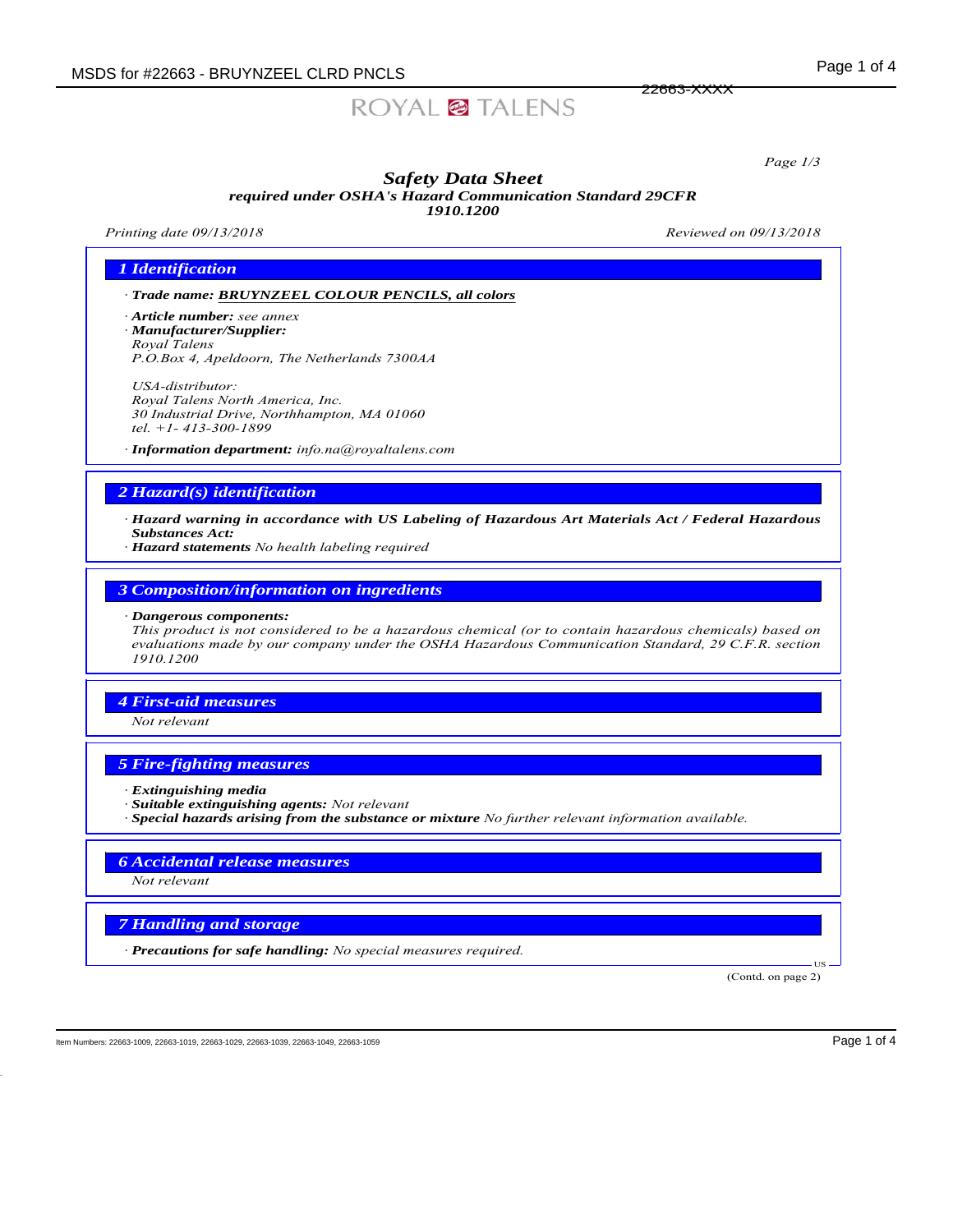*Safety Data Sheet*

## MSDS for #22663 - BRUYNTEL UNDER OF NO EST azard Communication Standard 29CFR<br>MSDS for #22663 - BRUYNTEL UNDER OF PLACES IS 2000 *1910.1200*

*Printing date 09/13/2018 Reviewed on 09/13/2018*

(Contd. of page 1)

#### *8 Exposure controls/personal protection*

*ꞏ Control parameters*

- *ꞏ Components with limit values that require monitoring at the workplace: Not required.*
- *ꞏ General protective and hygienic measures: Wash hands before breaks and at the end of work.*

## *9 Physical and chemical properties ꞏ Appearance: Form: Solid Color: According to product specification ꞏ Odor: Nearly odorless <i>rH***-value:** *Not applicable. ꞏ Change in condition Melting point/Melting range: Not determined.*  $B\text{oiling point}/B\text{oiling range}$ : *ꞏ Flash point: Not applicable. ꞏ Flammability (solid, gaseous): Not determined. ꞏ Decomposition temperature: Not determined. <i>•**Density: Not determined.*<br>*• Vapor density Not applicable.*  $Not$  *applicable*. *ꞏ Evaporation rate Not applicable. ꞏ Solubility in / Miscibility with*

| $\cdot$ <b>Partition coefficient (n-octanol/water):</b> Not determined. |                 |
|-------------------------------------------------------------------------|-----------------|
| Viscosity:                                                              |                 |
| Dynamic:                                                                | Not applicable. |
| Kinematic:                                                              | Not applicable. |

*Water: Insoluble.*

## *10 Stability and reactivity*

*ꞏ Possibility of hazardous reactions No dangerous reactions known.*

- *ꞏ Conditions to avoid No further relevant information available.*
- *ꞏ Incompatible materials: No further relevant information available.*
- *ꞏ Hazardous decomposition products: No decomposition if used according to specifications.*

#### *11 Toxicological information*

*ꞏ Carcinogenic categories:*

*ꞏ NTP (National Toxicology Program)*

*None of the ingredients is listed.*

*ꞏ OSHA-Ca (Occupational Safety & Health Administration)*

*None of the ingredients is listed.*

#### *12 Ecological information*

*ꞏ Toxicity*

*ꞏ Aquatic toxicity: No further relevant information available.*

(Contd. on page 3) US

Item Numbers: 22663-1009, 22663-1019, 22663-1029, 22663-1039, 22663-1049, 22663-1059 Page 2 of 4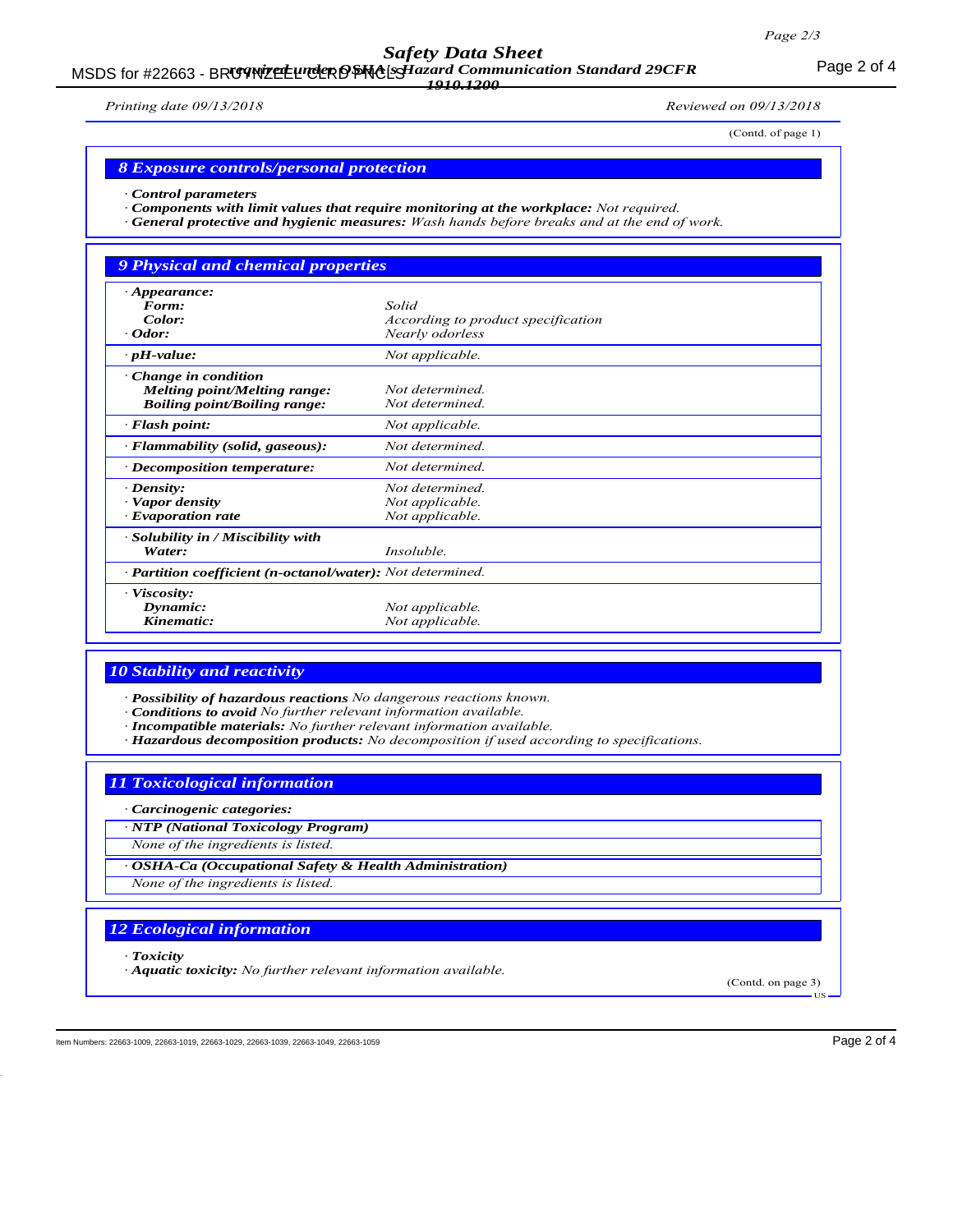## *Safety Data Sheet*

## MSDS for #22663 - BRUYNTEL UNDER OF NO EST azard Communication Standard 29CFR<br>MSDS for #22663 - BRUYNTEL UNDER OF PLACES IS 2000 *1910.1200*

*Printing date 09/13/2018 Reviewed on 09/13/2018*

(Contd. of page 2)

*ꞏ Persistence and degradability No further relevant information available.*

*13 Disposal considerations*

*Not relevant*

## *14 Transport information*

*ꞏ UN-Number ꞏ DOT Void*

*ꞏ Transport hazard class(es)*

*ꞏ DOT, ADR, ADN, IMDG, IATA ꞏ Class Void*

*ꞏ Packing group*

*ꞏ DOT, ADR, IMDG, IATA Void*

## *15 Regulatory information*

*ꞏ Safety, health and environmental regulations/legislation specific for the substance or mixture*

*ꞏ TSCA (Toxic Substances Control Act):*

*All ingredients are listed.*

## *16 Other information*

*Certified to be labeled in accordance with the chronic hazard labeling standard, ASTM D 4236 and Federal law, P.L. 100-695.*

*- This information is based on our present knowledge. However, this shall not constitute a guarantee for any specific product features and shall not establish a legally valid contractual relationship.*

*ꞏ Date of preparation / last revision 09/13/2018 / -*

*ꞏ Abbreviations and acronyms:*

*ADR: Accord européen sur le transport des marchandises dangereuses par Route (European Agreement concerning the International Carriage of Dangerous Goods by Road) IMDG: International Maritime Code for Dangerous Goods DOT: US Department of Transportation IATA: International Air Transport Association EINECS: European Inventory of Existing Commercial Chemical Substances*

*ELINCS: European List of Notified Chemical Substances*

*CAS: Chemical Abstracts Service (division of the American Chemical Society)*

*OSHA: Occupational Safety & Health*

*TLV: Threshold Limit Value*

*PEL: Permissible Exposure Limit REL: Recommended Exposure Limit*

US